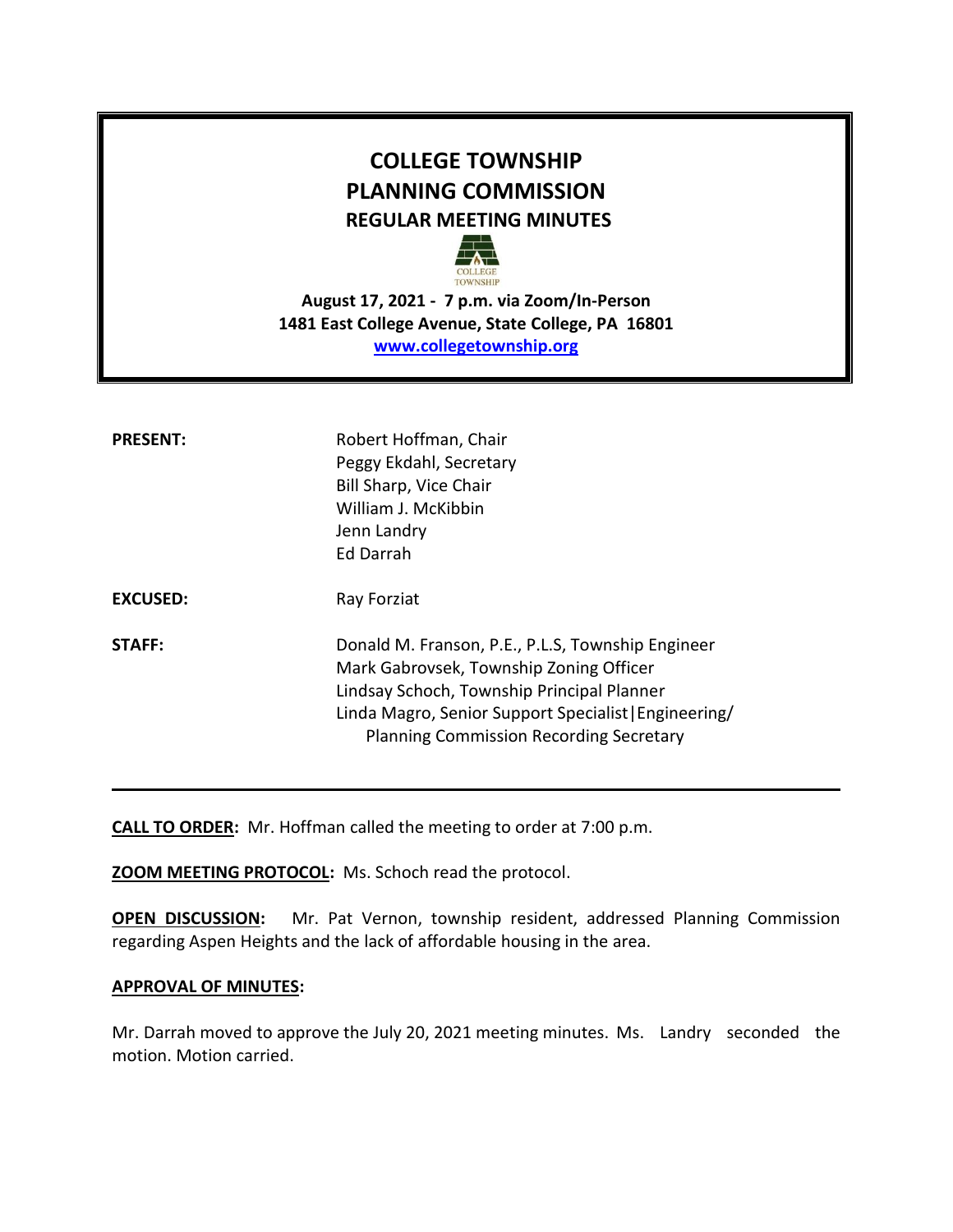*College Township Planning Commission August 17, 2021 Meeting Minutes Page 2*

# **PLANS:**

# **P-1 Nittany Casino Preliminary/Final Land Development Plan**

Chad Stafford, P.E. with Penn Terra Engineering presented the plan for a new casino at the former Macy's site at the Nittany Mall. Access was discussed. A waiver was requested for a sidewalk along College Avenue. Instead the developer would like to provide ADA accesses at the entrance across from Benner Pike, and other in-parking lot ADA improvements. Infiltrating raingardens would be installed in the islands of the parking lot. Bike parking spaces (44) would be provided as part of the parking lot plan.

Mr. Darrah was supportive of this project. Ms. Landry was concerned about the ADA path through the parking lot. Mr. Sharp clarified that providing less walkway and more inside paths was acceptable to staff. He was also curious about the traffic impact on the stop light. Mr. Stafford explained that the trips would be no different than a Saturday afternoon at the mall when Macy's was open for business. The lighting in the parking lot would not be modified at this time. Lighting on the building was discussed, i.e. lit up casino sign. PC was agreeable to the sidewalk waiver request. Mr. Hoffman was curious as to how the development would look at night due to the 24 hour nature of the casino. He would like to see some new trees along Benner Pike to replace dead ones, and new LED cutoff lights in parking. The overflow parking agreement was discussed briefly.

Mr. McKibbin moved to recommend to Council to approve the Nittany Casino Preliminary Final Land Development Plan dated July 19, 2021 and last revised August 11, 2021 subject to the following conditions:

1. Within ninety (90) days from the date of approval by Council, all conditions must be satisfied, final signatures must be obtained and the plan must be recorded with the Centre County Recorder of Deeds Office.

2. Pay all outstanding review fees.

- 3. Address, to the satisfaction of Township Engineer, any outstanding plan comments from staff
- 4. Fully comply with College Township Code Section 180-12.
- 5. Post surety in an amount as approved by the Township Engineer.

Mr. Darrah seconded the motion. Motion carried unanimously.

### **P-2 Rearden Steel LLC Preliminary/Final Land Development Plan**

Mike Brinkash, P.E. with Brinkash and Associates presented the plan for a private garage at 1255 Benner Pike. The garage would be for personal use only, to be used to store some classic cars. There would be no need for parking spaces. He would be providing some wall lighting. No buffering would be required as there was no detention pond present on the site. The northern area of the driveway was hugging the property line and an encroachment agreement would be needed from the abutting property owner. An HOP application for a driveway was submitted to PennDOT. No utilities were planned for the garage.

Mr. Hoffman stated that Centre Region Code may require rest rooms and floor drains. And recommended that the developer contact Centre Region as to building and site utility